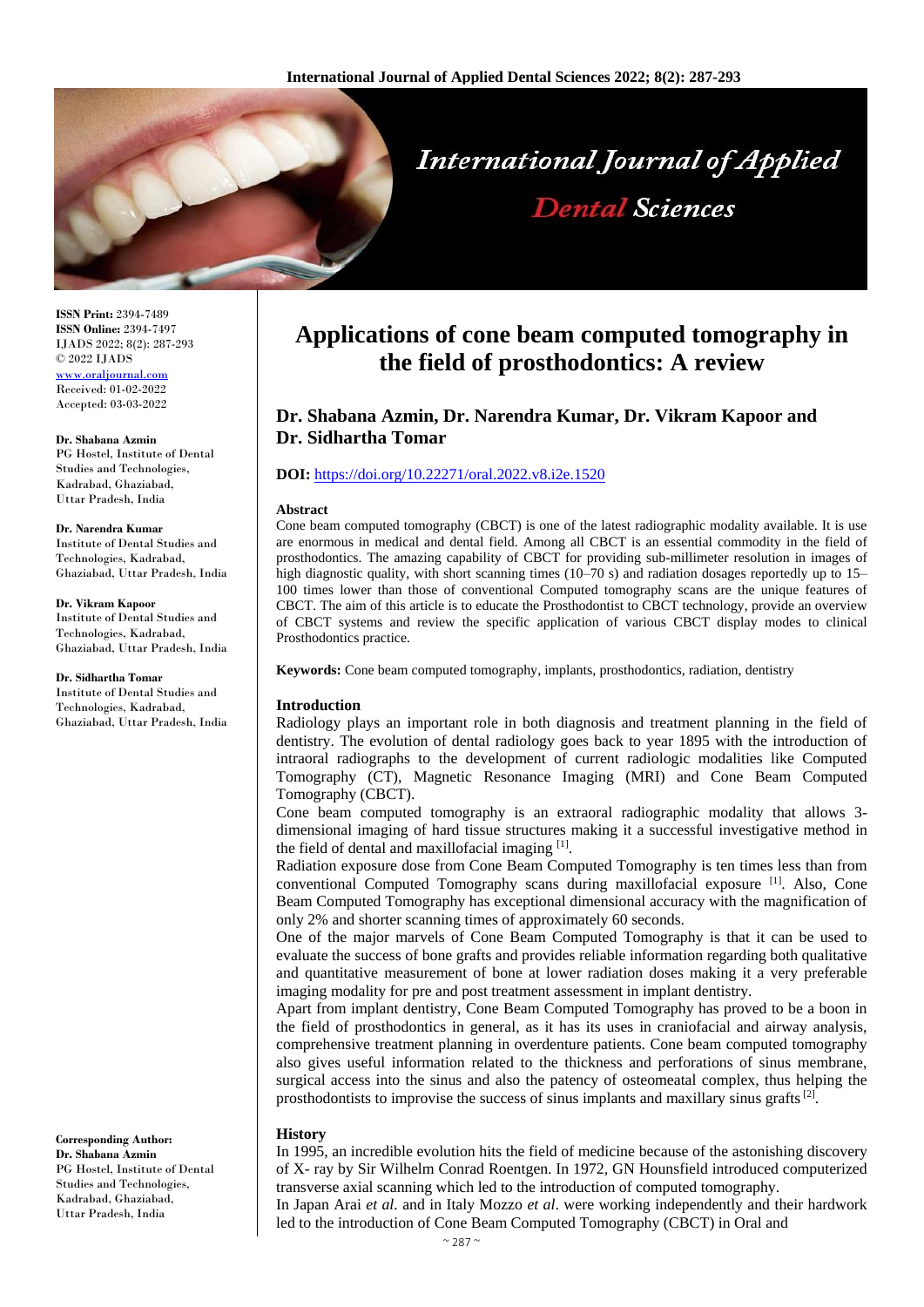Maxillofacial application and like CT, CBCT offered both 3D imaging and more accurate imaging as compared to 2D imaging<sup>[3]</sup>.

Hence, CBCT being both cost effective and easily accessible led to its swift entry in the field of dentistry which helped the dental professionals and teachers to explore the utilisation of CBCT technologies.

## **Dosage Consideration**

The annual dose delivered to an individual in the year 2006 accounted for nearly 50% per capita doses from medical sources of radiation in the United States, compared with approximately 15% in 1980, hence a total increase of 470% was seen which is depicted in (Fig. 1)  $^{[1]}$ .

Radioactivity is believed to be the emission of ionizing radiation or particles because the spontaneous disintegration of atomic nuclei. This is measured by counting the number of atoms that spontaneously decay each second, reported in the unit becquerel (Bq), where 1 Bq equals 1 disintegration per second, and the more commonly used unit curie (Ci), where 1 Ci equals  $3.7\times10^{-10}$  disintegrations per second. And exposure defined as is the charge which is produced in air from ionizing radiation and is measured in roentgen  $(R)$  [1, 3, 2, 4, 3].

Absorbed dose describes how much radiation is absorbed at a point or the amount of energy that the radioactive source deposits per unit mass of tissue or organ and is measured in gray (Gy). Absorbed dose is converted to equivalent dose, measured in sievert (Sv), by multiplying the quality of the radiation delivered. For x-rays, the quality factor is  $1^{[1, 3, 4]}$ .

The quantity of 'effective dose' is generally used to compare the doses from ionizing radiation from different sources or to the different parts of body. Effective dose is a sensitivity of different tissues within the human body. Effective dose cannot be measured during a CBCT scan, nor can it be measured at all, but it is a calculated quantity and represents the dose imparted to the body as a whole  $[4, 6]$ .

Dose area product (DAP) may correlate moderately well with effective dose from CBCT. DAP is a measure of the air kerma, or the amount of kinetic energy released per unit mass when the x-ray beam is traveling through the air multiplied by the cross-sectional area of the x-ray beam incident on the patient. DAP is measured in units of Gy∙cm2 and is a unit that has been most widely used in conventional radiography. DAP can then be loosely converted to effective dose using a conversion factor which is machine specific thing but can be somewhat generalized [7, 8].



**Fig 1:** Radiation exposure and dose to humans. REM, roentgen equivalent man.

Age at exposure is critical for any radiation exposure in younger population because of increased cellular growth and continued organ development, as well as a longer latency period (longer life expectancy); they will have an inherently increased risk of cancer induction from radiation exposure. And between the ages of 10 and 15 years, age ceases to have a substantive impact on the magnitude of risk from radiation exposure [8, 9].

As reported by the United Nations Scientific Committee on the Effects of Atomic Radiation (known as UNSCEAR), dose is considered low if it is between 10 and 100 mSv and very low if it is less than 10 mSv

### **Components of CBCT**

CBCT consists of rotational scan which rotates at an angle more than  $180^\circ$  It consists of an x ray source and a reciprocating detector moving synchronously around the patient's head (figure 2). These projection data are used to generate a 3D volumetric data set with the help of sophisticated algorithms which includes back-filtered projection. Primary reconstruction images in three orthogonal plane named axial, sagittal and coronal plane, are provided by these 3D volumetric data set. At the time of rotation, at fixed intervals many exposures are made, which provides single projection images known as BASIS IMAGES. The complete series of basis images is called PROJECTION DATA.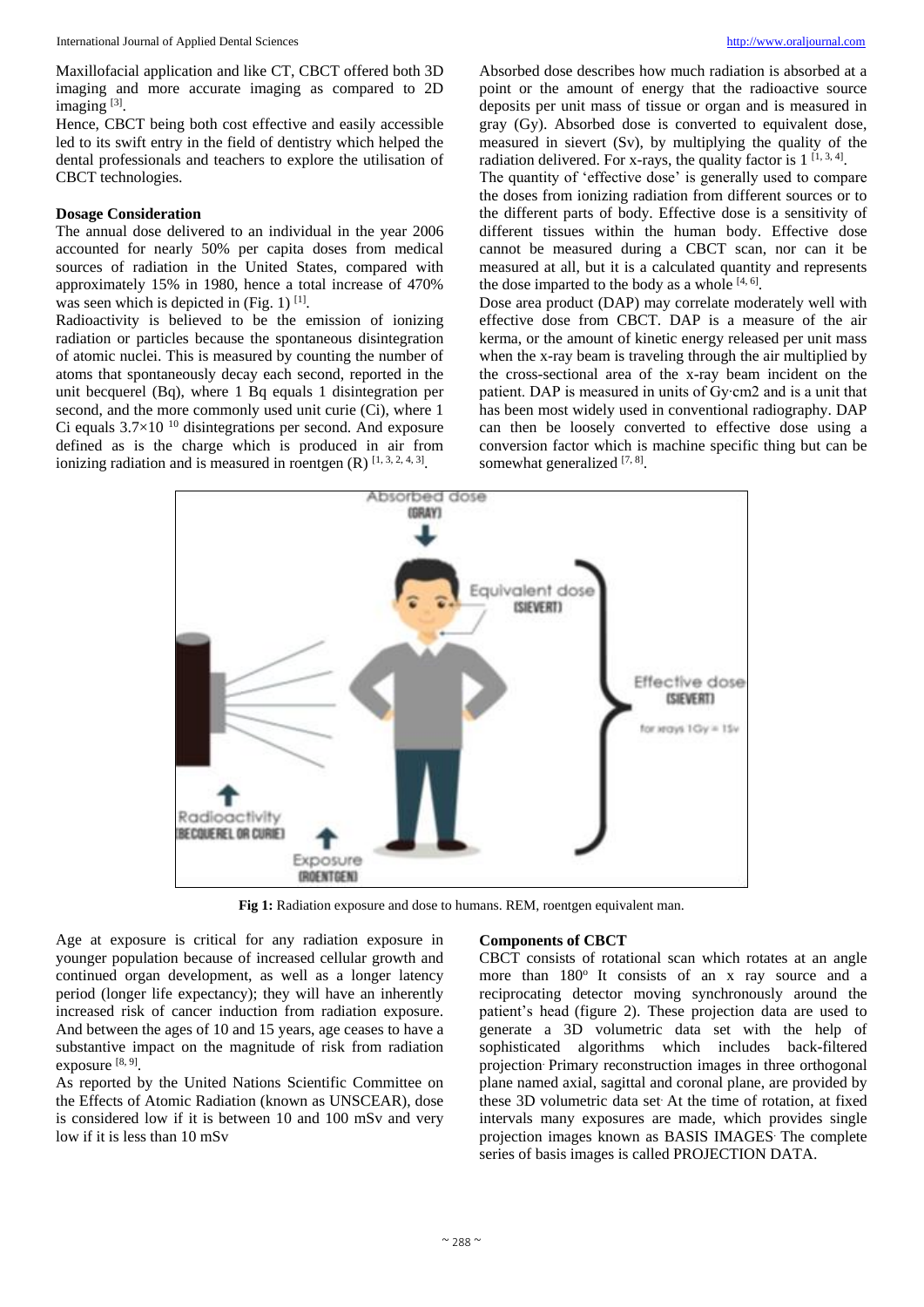

**Fig 2:** The first commercially available maxillofacial CBCT units in US; A) The NewTom 9000 DVT (QR sri, Verona, Italy) was a supine unit with fixed spherical field of view of 9 inches. B) The 3D accuitomo XYZ Slice view tomography (J. Morita corp, Kyoto, Japan) was a unit in which the patient was seated and produced a small volume, cylindrical FOV with a high resolution <sup>[26]</sup>.

Current CBCT units are divided into two groups on the basis of detector type: image intensifier tube/charge-coupled device combination or flat-panel imager. The image intensifier tube configuration comprises an x-ray image intensifier tube coupled to a charge-coupled device with a fiber optic coupling.

Flat-panel imaging consists of detection of x rays with an "indirect" detector that is based on a large area solid-state sensor panel coupled to an x-ray scintillator layer. The most common flat-panel configuration consists of a cesium iodide scintillator applied to a thin film transistor made of amorphous silicon.

### **Principles of CBCT**

All CT scanners consist of an x-ray source and detector mounted on a rotating gantry. The x-ray source transverses the object under study and within the object under study the intensity of x- ray is weakened. So, during rotation of the gantry, the left energy (attenuated) is detected by a sensor/ phosphate/ a film and more or less is converted into GREY scales. These recordings constitute "raw data" that is reconstructed by a computer algorithm to generate crosssectional images whose component picture element (pixel) values correspond to linear attenuation coefficients [12].

CT can be divided into two categories on the basis of acquisition x-ray beam geometry, as fan beam and cone beam. In fan beam CT the x- ray source rotates at a scan angle of 360<sup>0</sup> and a fan beam literally cuts through the object under study. The fan beam is received by the detector and the resultant image is two dimensional in nature and we can get several images and is based on the principle of reconstruction [2, 3, 6, 12]

In cone beam CT the shape of the x- ray bundle is unique that it CONE shaped. The result of the CBCT examination is a stack of images with 3- dimensional as all of these images have a defined slice thickness. Up to 1024 axial images can be performed. The principle behind the cone beam CT is similar to Fan beam CT that is reconstruction. So, when we put all the images together this is gained by the compilation. We can define any plane we want and any axis we want to see in order to examine the image anatomy. The image we get is truly 3 dimensional and is multiplanar reconstruction, as any plane within the volume can be chosen to examine [1, 13].

CBCT produces an entire volumetric dataset from which the voxels are extracted. Voxel dimensions are dependent on the pixel size on the area detector. Therefore, CBCT units in general provide voxel resolutions that are isotropic — equal in all three dimensions [1, 2, 13, 15] .

So Conventional CT equipment using a fan shaped X ray beam captures a series of axial plane slices or from a continuous spiral motion over the axial plane. A CBCT machine, on the other hand, uses a cone-shaped beam and a reciprocating solid-state flat panel detector, which rotates once around the patient (Figure 11), 180-360 degrees, covering the defined anatomical volume rather than slice-byslice imaging found in conventional CT. This single scan (rotation) captures planned data (180-1024 2D images), unlike stacked axial slices found in CT, further reducing the absorbed x-ray dose from 6 to 15 times in comparison to CT [1, 3] .

The captured 2D images are instantaneously conveyed to the computer, which reconstructs them, using modified Feldkamp algorithm into the anatomical volume for viewing at 1:1 ratio in axial, coronal, and sagittal planes (orthogonal planes). And the data is in the Digital Imaging and Communications in Medicine (DICOM) format, which enables ease of telecommunication and usage with other third-party imaging software [15].

### **Uses of CBCT**

**Oral and maxillofacial surgery:** CBCT is helpful in examination of midfacial and orbital fractures including dentoalveolar fractures, post fracture evaluation, to examine the precise location and extension of pathologies (odontogenic and non-odontogenic tumors, cysts) of the jaws as well as osteomyelitis. Also, in cases of pathologic calcifications (e.g., tonsilloliths, lymph nodes, salivary gland stones) can also be recognized in terms of location and distinguished from possibly noteworthy calcifications, such as those occurring in carotid artery. The CBCT is very important for evaluation of unerupted / impacted or supernumerary teeth and their association with vital structures [1, 3, 6, 15].

**Applications in orthodontics:** Some of the orthodontic uses include assessment of palatal bone thickness, skeletal growth patterns, dental age estimation, visualization of impacted teeth tooth inclination and torque, determining available alveolar bone width for buccolingual movement of teeth, upper airway assessment and for planning orthognathic and facial orthomorphic surgeries. CBCT provides pictorial guides for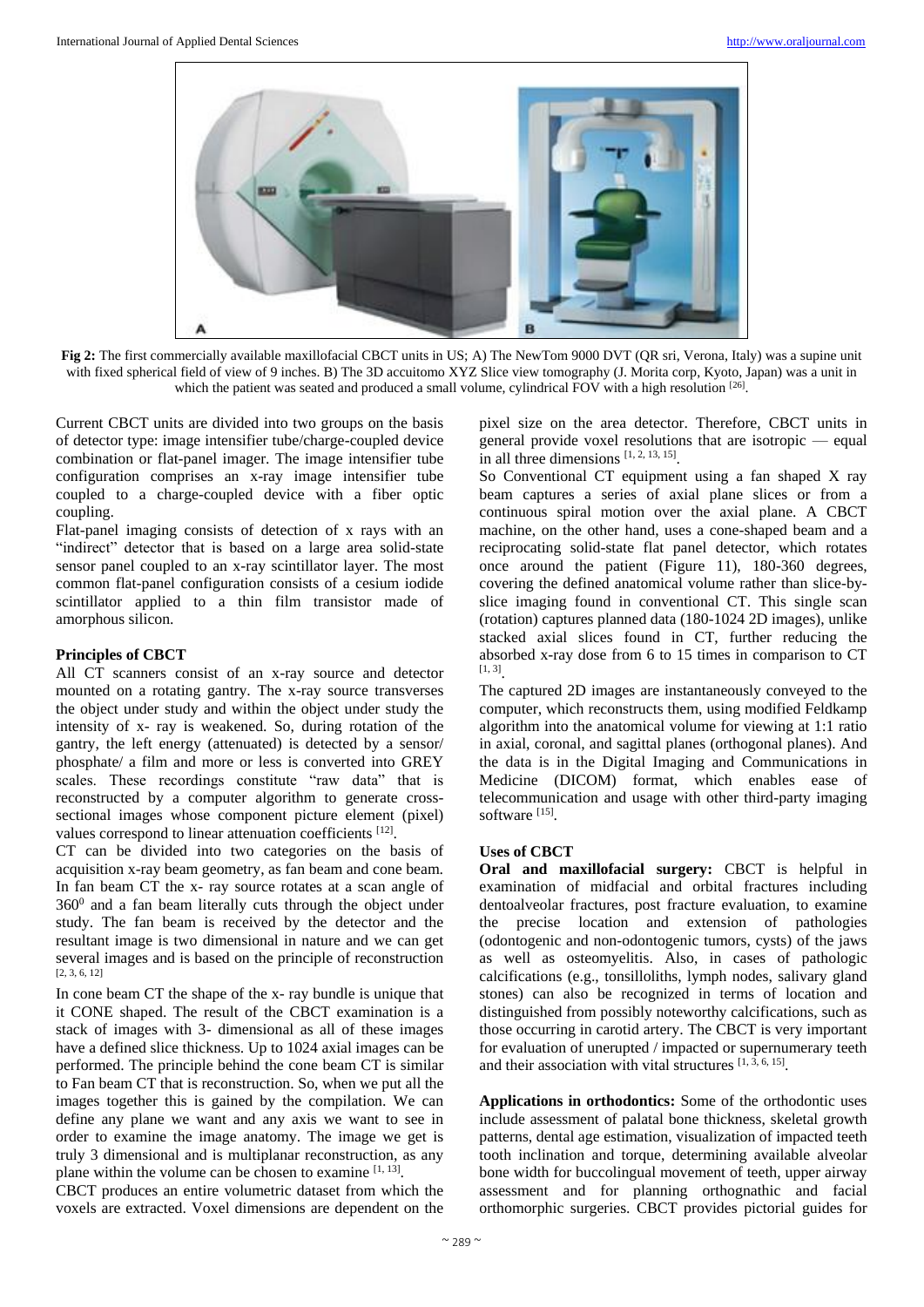International Journal of Applied Dental Sciences [http://www.oraljournal.com](http://www.oraljournal.com/)

safe placement of mini implants, evading accidental and irreparable injury to the vital structures  $[1, 2]$ .

**Applications in TMJ disorders:** CBCT imaging offers multiplanar and possibly three-dimensional images of the condyle and surrounding structures to enable analysis of TMJ and function and in cases in which asymmetry is suspected or surgery is a contemplated. CBCT enables to examine the joint space and the true position of the condyle in revealing likely dislocation of the joint disk, to quantify the roof of the glenoid fossa and assists in locating the soft tissue around the TMJ. These benefits drawn above have made CBCT the best imaging device for cases involving developmental anomalies of the condyle, trauma, fibro-osseous ankylosis, pain, dysfunction, and condylar cortical erosion, rheumatoid arthritis and cysts  $[1, 2]$ .

**Applications in endodontics.** CBCT imaging is superior to 2D imaging in the description of periapical lesions, precisely demonstrating lesion juxtaposition to the maxillary sinus, sinus membrane involvement and lesion location relative to the mandibular canal. CBCT can be used to determine the number and morphology of roots and associated canals (both main and accessory) for establishing working lengths, and to determine the type and degree of root angulation and as well provides true assessment of root canal obturations. Detecting vertical root fractures measuring the depth of dentin fracture, and detecting horizontal root fractures. CBCT imaging not only allows for early detection of root resorption but it can also identify the extent of a lesion. Depiction of pulpal extensions in talon cusps and the localization of broken instruments are simplified by CBCT images  $[1, 2]$ .

**Applications in periodontics:** CBCT is proved to be far better than 2D radiographs for the visualization of buccal and lingual defects due to absence of superimposition of the structures. CBCT provides accurate measurement of intrabony defects and let clinicians to evaluate furcation involvement, dehiscence, fenestration defects, and periodontal cysts and to assess postsurgical consequences of regenerative periodontal treatment [1, 2, 20, 21, 22] .

### **Cone-beam computed tomography (CBCT) and stereo photography**

Cone-beam Computed Tomography (CBCT) and stereo photography are two of the latest imaging modalities available for three-dimensional (3-D) visualization of craniofacial structures. CBCT image scan be fused with extraoral facial (photographic) or intraoral (impression) optical data for diagnosis of dentofacial deformities, assessment of the interaction of hard tissue base with the soft tissue integument; monitoring and evaluation of changes over time; and planning orthognathic surgery. Also, CBCT have uses in general radiology, mainly in otolaryngological musculoskeletal, breast, respiratory and cardiac imaging. CBCT has also been used in spinal surgery.

# **3-D Reconstruction**

Augmented 3-D reconstructed models can provide accurate visualization of the inter-occlusal relationship. The more advanced 3-D reconstruction consists of reconstructions of various structures like hard tissues, soft tissues and other tissues. Using 3-D reconstruction data surgeries can be planned and osteotomies can be performed. Hence, presurgical and post-surgical treatment planning can be evaluated

[1, 2, 24] .

# **Advantage**

**Size and cost**

CBCT has greatly reduced size because of reducing the size of the irradiated area by collimation of the primary x-ray beam by minimizing the radiation dose. Mostly CBCT units can be adjusted to scan small regions for specific diagnostic tasks. It is approximately one fourth to one fifth the cost of conventional CT.

# **Fast acquisition or rapid scan time**

In conventional CT scanners, several fan beam rotations are necessary to complete the imaging of an object. But in CBCT all basis images are acquired in a single rotation, scan time is rapid mostly less than 30 seconds (10–70 seconds) and comparable with that of medical spiral MDCT systems.

### **Image accuracy or sub-Millimeter resolution**

The volumetric data set voxels and the size of these voxels determines the resolution of the image. In conventional CT, the voxels are anisotropic — rectangular cubes while as in CBCT voxel resolutions are isotropic i.e., equal in all 3 dimensions. conventional CT voxel surfaces can be as small as 0.625 mm square, and their depth is usually in the order of 1–2 mm. Whereas CBCT produces the images with submillimeter voxel resolution ranging from 0.4 mm to as low as 0.125 mm. The coronal and MPR of CBCT data have the same resolution as axial data unlike conventional CT. And this kind of spatial resolution is very beneficial for the diagnosis and treatment of maxillofacial cases [6, 9, 20, 26].

## **Dose reduction**

Published reports (2005 International Committee on Radiation Protection) indicate that the "conventional" fan-beam CT systems (average range for mandible 1,320–3,324 μsv; average range for maxilla 1,031–1,420 μsv). While as the effective dose for various CBCT devices ranges from 52 to 1025 microsieverts (μSv). These values are approximately equivalent to 4 to 77 digital panoramic radiographs (approximately 2.9-13.3 μSv). CBCT provides a range of dose reductions of between 96% and 51% compared with conventional head CT (range 1400 to 2100 μ Sv). This also reduces the effective patient dose to approximately that of a film-based periapical survey of the dentition (13–100 μsv)18– 20 or 4–15 times that of a single panoramic radiograph (2.9– 11 μsv)  $[1, 5, 9, 14, 16, 26]$ 

# **Display modes unique to maxillofacial imaging**

It provides the clinician with the opportunity to use chair-side image display, real-time analysis and MPR modes that are task specific. The entire volume can be reoriented so that the patient's anatomic features are realigned as CBCT is isotropic. Also cursor-driven measurement algorithms allow the clinician to do real-time dimensional assessment. And the availability of cursor-driven measurement algorithms provides the practitioner with an interactive capability for annotation, and measurements.

### **Reduced image artifact**

With the help of manufacturers' artefact suppression algorithms and increasing number of projections, CBCT images can result in a low level of metal artifact, particularly in secondary reconstructions designed for viewing the teeth and jaws.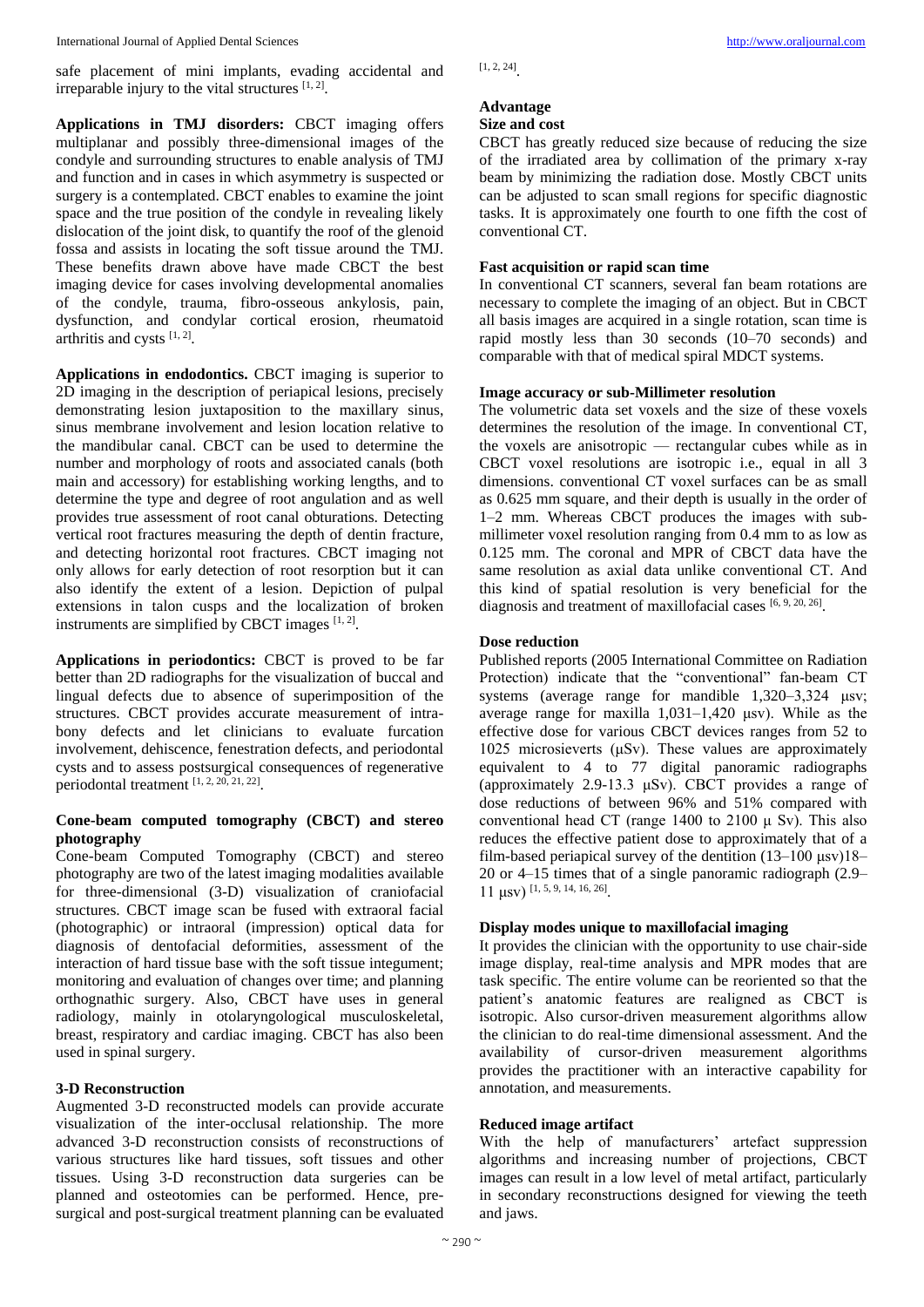### **Disadvantages Image noise**

Noise is the additionally recorded x-ray attenuation, reflecting nonlinear attenuation and it contributes to image degradation. During the process of X ray projection of CBCT, a large portion of the photons undergo Compton scattering interactions and produce scattered radiation. And most of these scattered radiations are omni-directionally and are recorded by pixels on the cone beam area detector but it does not reflect the actual attenuation of an object along a specific path of the x-ray beam leading to noise formation.

The scattered radiation is proportional to the total mass of tissue contained within the primary x-ray beam and it this increases with increase in object thickness and field size. In clinical applications, the scatter-to-primary ratios are about 0.01 for single-ray CT and 0.05 to 0.15 for fan-beam and spiral CT and may be as large as 0.4 to 2 in CBCT. Additional sources of image noise in CBCT are

- Variations in the homogeneity of the incident x-ray beam and
- Added noise of the detector system (electronic).

The inhomogeneity of x-ray photons depends on the number of the primary and scattered x-ray absorbed the primary and scattered x-ray spectra incident on the detector and the number of views (projections). Electronic noise is due to the inherent degradations of the detector system related to the xray absorption efficiency of energy at the detector.

### **Poor soft tissue contrast**

The spatial variation of the x-ray photon intensities that are transmitted through the patient is the contrast and it gives a measure of difference between regions in an image. Two principal factors limit the contrast resolution of CBCT. X-ray scatter reduces subject contrast by adding background signals that are not representative of the anatomy, thereby reducing image quality. Also scattered radiation contributes to increased noise of the image; it is also a significant factor in reducing the contrast of the cone beam system.

Second, there are numerous inherent flat panel detector-based artifacts that affect its linearity or response to x radiation. Also

- Saturation (nonlinear pixel effects above a certain exposure),
- dark current (charge that accumulates over time with or without exposure), and
- Bad pixels (pixels that do not react to exposure) contribute to nonlinearity.

### **Role of CBCT in implant dentistry**

The increasing need of dental implant to replace missing dentition demands an excellent imaging modality to help the prosthodontist to access and diagnose he case, to measure he width and depth of available bone we have for the placement of implants which is amazingly fulfilled by the use of CBCT. Using CBCT helps us to avoid unwanted injuries to the vital anatomical structures like inferior alveolar nerve, mental nerve, adjacent roots etc. it provides us with accurate measurements of the bone and adjacent structures and with permitting precise measurement of distance, area, and volume.

It's far better than other imaging modalities in the aspects that it reproduces the anatomy with a submillimeter of accuracy. Also using specialized software allows cross-referencing and display of multiple view angles from a specific implant site.

The commonly viewed angles are axial, reconstructed panoramic and cross-sectional views of the jaws.

With a CBCT image, surgical guide can be fabricated, which is mostly used in the complete absence of the patient thus, allowing precise placement of implants, prefabrication of the abutments and prosthesis, and "same day" delivery of the prosthesis.

In the "prosthetically driven implant" technique, a radiopaque marker (barium coated teeth) can be used to accurately demarcate the final tooth position. Cone beam computed tomography can be extremely beneficial in identifying areas of inadequate bone to support dental implants and being able to diagnose such shortcomings before the surgical procedure allows determining the volume of graft needed before surgery and which type of graft material to select. Imaging the surgical site post graft placement would help us to reveal the amount of bone formed and will also provide information on bone density.

Valuable information about the thickening and perforations involving the sinus membrane, patency of the osteo meatal complex along with ample amount of information to improve the success rate of grafting of the maxillary sinus and sinus implants also can be provided with the help of CBCT.

Marginal bone loss around implants is crucial pre-requisite for estimating implant success. Peri-implant bone loss is considered a good indicator of bone reaction to surgical intervention, implant loading and early implant failure. A 2 dimensional, periapical radiograph only allows evaluation of the proximal marginal bone level around implants. However, cone beam computed tomography (CBCT) provides crosssectional images in the 3 dimensions that allow examination of the buccal and lingual bone levels around implants. The reconstructed 3D images are saved as Digital Imaging and Communications in Medicine (DICOM) files. Subsequently, horizontal (X and Y) planes at a right angle to the long axis of each implant are reconstructed to give 2 vertical crosssectional images as follows: a mesiodistal (MD) image, which is formed by using a "curve tool" that bisects the alveolar ridge and the implants mesiodistally, and a buccolingual (BL) image, formed by the axis that bisects the implant buccolingually. This results in 4 circumferential measurements: distal (D), buccal (B), mesial (M), and lingual (L).

The level of the horizontal marginal bone (HBL) is determined by measuring the perpendicular distance between point C (the convergence point of a line representing the ridge [CD] and a second line tangent to the peri-implant crater [CB]) and the implant in millimeters. The subtractions of DIB and HBL at T1 and T3 from the values at T0 indicated vertical and horizontal bone loss (VBL and HBLo).

Prosthodontists can use the implant radiographic guides to transfer the prosthodontic plan to the CBCT scan. A fabricated radiographic guide is positioned in the patient's mouth during the scan. The simple radiographic guide includes a radiopaque marker that indicates the desired placement position of an implant.

CBCT visualization of the prosthodontic plan allows the clinician to evaluate the subjacent anatomy, test the feasibility of the proposed implant placement and make needed modifications to the plan to optimize the spatial and functional relationships between the planned prosthetic treatment and the anatomy.

Prosthodontists have also facilitated the transfer of the crownto-bone approach (transfer of virtual plan to surgical placement) by providing a surgical guide or template to help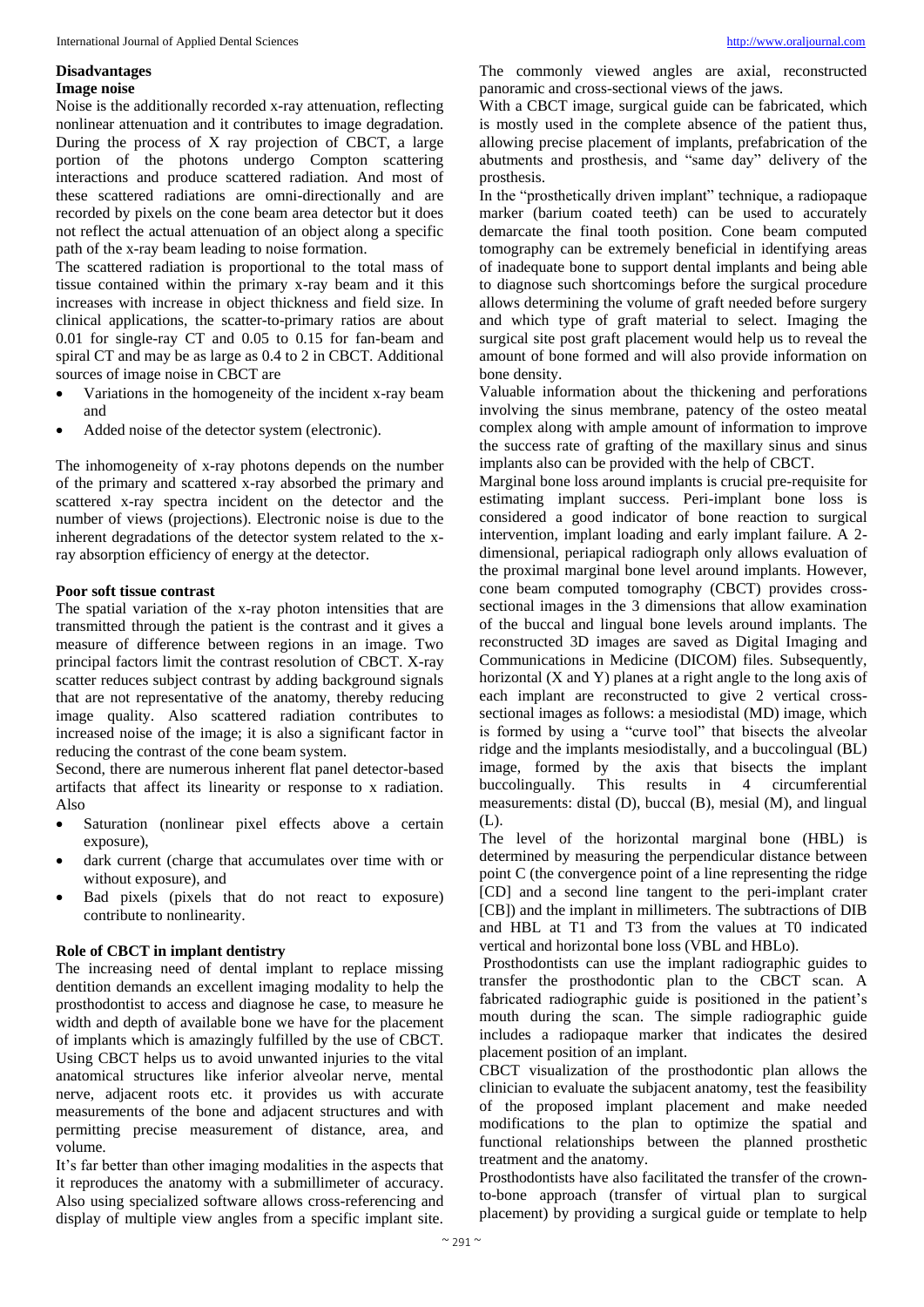surgeons to the intended tooth position and implant placement in favour with the intended treatment goals.

The radiographic guide can be modified to function as a surgical guide. A surgical guide can be designed and constructed on the basis of computer analysis of the available bone, the proximity of teeth to the proposed implant site. This can help prosthodontists to comprehend the optimal location of implant placement better and leading to successful outcome. A recent software development has simplified the process of implant planning and placement by eliminating the requirement for fabrication of a radiographic guide. This development allows the prosthodontists to scan both the patient's maxillofacial region of interest and the stone dental casts with CBCT. The scans are completed in less than a minute and from that point until the implant is placed, all planning and guide fabrication can be completed by means of a virtual patient model  $[3, 8, 17, 18]$ .

The virtual environment uses a multi-object viewer in which patient-specific objects (including the maxillary and mandibular dentition created from stone cast scans, teeth and implant objects, and the CT scan of the jaw) can be combined in the same 3-D matrix for planning.

### **Comparison of CBCT with other imaging modalities**

In the year 2008 Angelopoulos *et al*. studied to identify the mandibular canal in each 68 patients in both OPG and CBCT and reach to the conclusion that CBCT is better for the evaluation of mandibular canal precisely. In 2009 Dreiseidler *et al*. compared the images of OPG, CBCT and CT by five experience examiners and they concluded that the assessment of CBCT and CT is superior in comparison to OPG. Naitoh *et al*. in the year of 2010 compared CBCT and MSCT images of 28 patients and concluded that both the imaging modalities are able to depict the anatomic features of mandible properly. Yim *et al*. in 2011 compared the accuracy of OPG, OPG with steel ball, vs CBCT for each patient according to the tooth location and they concluded the use of steel bar is recommended for pre implant imaging of mandible but CBCT provides greater accuracy. Hu *et al*. in the year 2012 studied to compare between OPG vs CBCT imaging technique by calculating the measurement error between radiography and real specimen in 10 cadaver heads and concluded that for mandible pre implant imaging can be performed safely with the help of OPG but for maxilla CBCT is recommended. In comparison CBCT is much better than other modalities like OPG because of poor imaging and CT for its cost and more radiograpghic exposure to the patient.

### **Summary**

The development and availability of CBCT in the market is undoubtedly increasing its access to the dental practitioners for the diagnosis and treatment planning of pathologies and concerns related to the maxillofacial regions.

The extra ordinary feature of CBCT is the ability of the technology to provide sub millimeters spatial resolution images of high quality along with relatively very low scanning time i.e., 10-70 seconds. The most promising feature of CBCT is to give better image as compared to conventional CT with minimum radiation exposure. Also, it is less costly than the conventional CT imaging technique.

Keeping in mind the limitations of CBCT like image artifacts, low soft tissue contrast, we can state that registration of surface scans on CBCT scans are more accurate method of prosthetic treatment plan incorporation than conventional radiographic templates.

Talking about the radiographic template made with the help of CBCT is proved to offers valuable information about the correct occlusal plane along with the location and inclination of the implant and restoration. And it helps to contribute significantly to better presurgical and reconstruction planning. CBCT may be a helpful method for evaluating implant abutments and (screw access hole) SAHs and for defining the location and direction of the SAHs in straight abutments were greater than that in angled forms. However, CBCT should only be used after careful consideration, especially about the patient exposure, where conventional 2D imaging techniques are not sufficient or where access to the technological processes such as guided surgery will improve patient management. It's suggested that OPG using calibration with defined steel balls as references seems more reliable in standard situations. But in cases which are more difficult to manage, modern three-dimensional techniques should be used to additionally examine the available bone volume for dental implants.

The effective dose of the original generation machine is more lowered by using the new generation of i-CAT CBCT scanner, for a similar FOV thus reducing the exposure. The reduction in the scanning time is probably the reasons for this decrease in effective dose, therefore less absorbed dose to the TLDs during the experimental set-up, which contributes to a lower overall effective dose to the patient. It is also advised to limit FOV according to the ROI to further reduce the dose to "as low as reasonably achievable" (known as 'ALARA') which is used to describe how radiation releases to the environment or exposure to humans should be moderated. Dentists should have a responsibility to balance diagnostic needs with dose and risk. It is very important to always think about why the scan is required and what is necessary to visualize and then to think how to achieve that with as low a dose as possible. There is an approximate risk of 1 in 1000000, of cancer from CBCT.

In summary, with the continued decrease in the cost and increase in availability of CBCT technology, it is only a matter of time until it finds its way into all clinical practices. The increased diagnostic capability combined with the lower radiation dose will bring this technology into the limelight. The use of 2-D or 3-D CT image-based planning for oral implant treatment is now widespread. These methods are helpful in the preoperative evaluation of the surgical site  $[13, 17, 17]$ 25, 26] .

### **Conclusion**

Reduced radiation dosage and best imaging capacity of CBCT devices makes this device of choice for presurgical planning approaches. Considering the hype in cone beam CT, further adaptations, optimizations, and new developments will soon follow. The future may offer fully adaptable systems regarding exposure parameters and scanning volumes and image quality improvements.

Overall, CBCT may be a better alternative for preoperative radiographic assessment of potential implant sites appears promising as well a good imaging modality for the assessment of implant success rate by measuring the changes in the crestal bone level around the implant. In more difficult cases, modern three dimensional technique i.e CBCT should be used to additionally determine the available bone volume. In order to improve the quality of the treatment. It's recommended to use three CBCT.